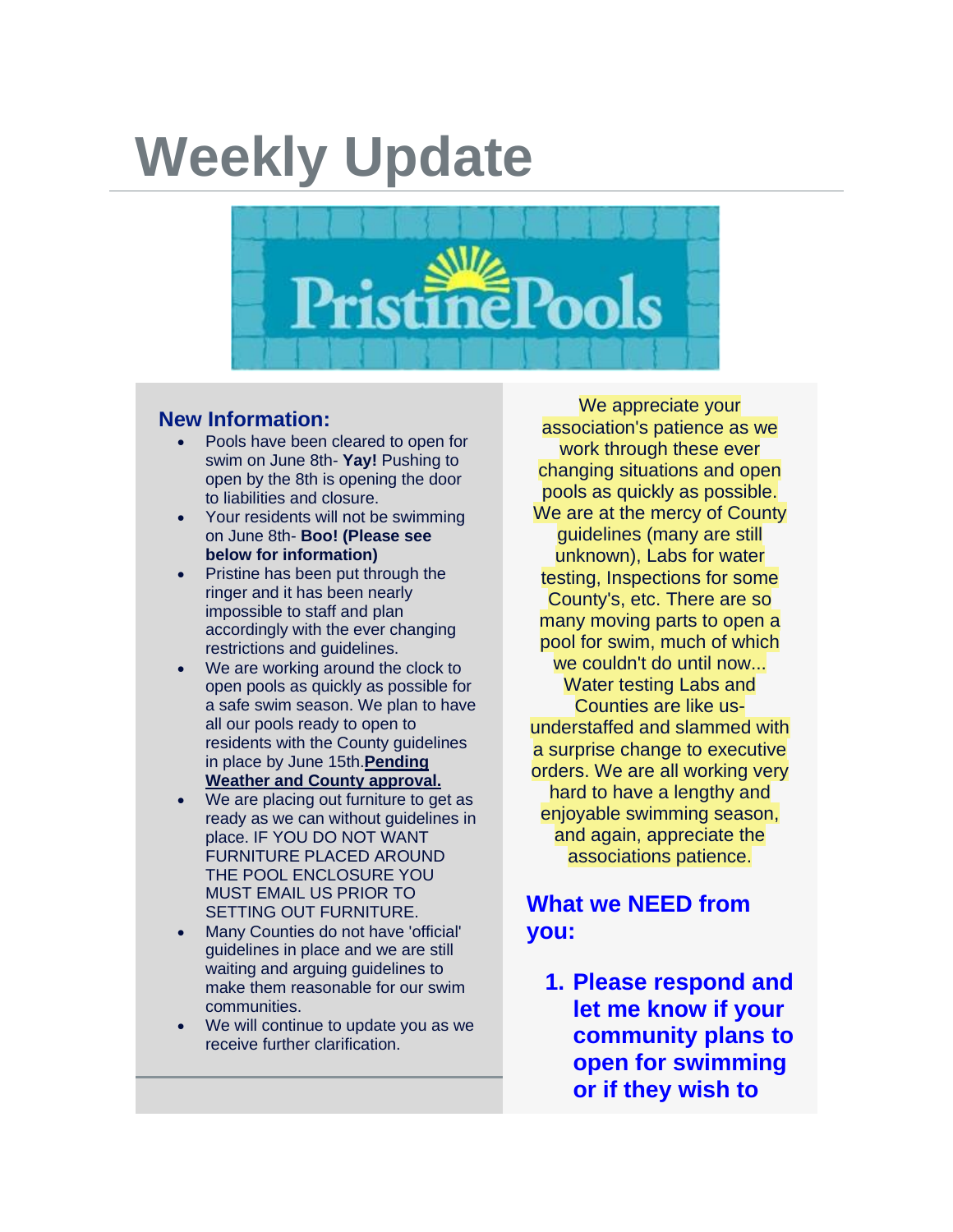## **County Specific Information:**

- Oakland
	- "As of now" Guidelines have been put into place and we are moving forward and getting our pools in compliance.
	- Pools must remain within 50% capacity
	- Pristine Is requiring signs at pool entrances stating that residence must adhere to the 50% capacity- Residents must remain socially distant outside of their immediate family members- Residents must wipe their shared surfaces before and after use.
	- Covid-19 preparedness plan strongly recommended. Please contact us for samples.
	- We will have disinfectant on the pool deck for resident use.
- **Wayne County** 
	- No official guidelines yet
	- Pool must run at 50% capacity
	- Covid-19 preparedness plan strongly recommended. Please contact us for samples.
	- Pending County approval-Pristine Is requiring signs at pool entrances stating that residence must adhere to the 50% capacity- Residents must remain socially distant outside of their immediate family members- Residents must wipe their shared surfaces before and after use.
- Washtenaw County
	- Had guidelines approved yesterday (6.2) and have rescinded those guidelines today (6.3). Working with County on amicable solution.
	- Associations must prepare a Covi-19 preparedness

**remain on PAR ASAP. Please include your community name in your email**

- **2. If opening please send over the board specific request regarding restrictions they MAY want to see implemented to see if they are feasible.**
- **3. Please have your 911 phone turned on. A pool will NOT open without a working 911 phone. We cannot schedule an inspection without a working 911 phone.**
- **4. Make sure water is turned on to the buildings!**
- **5. Please send over a copy of your license ASAP if you have not already done so. We need this license to schedule an inspection. If you do not have a license for this**